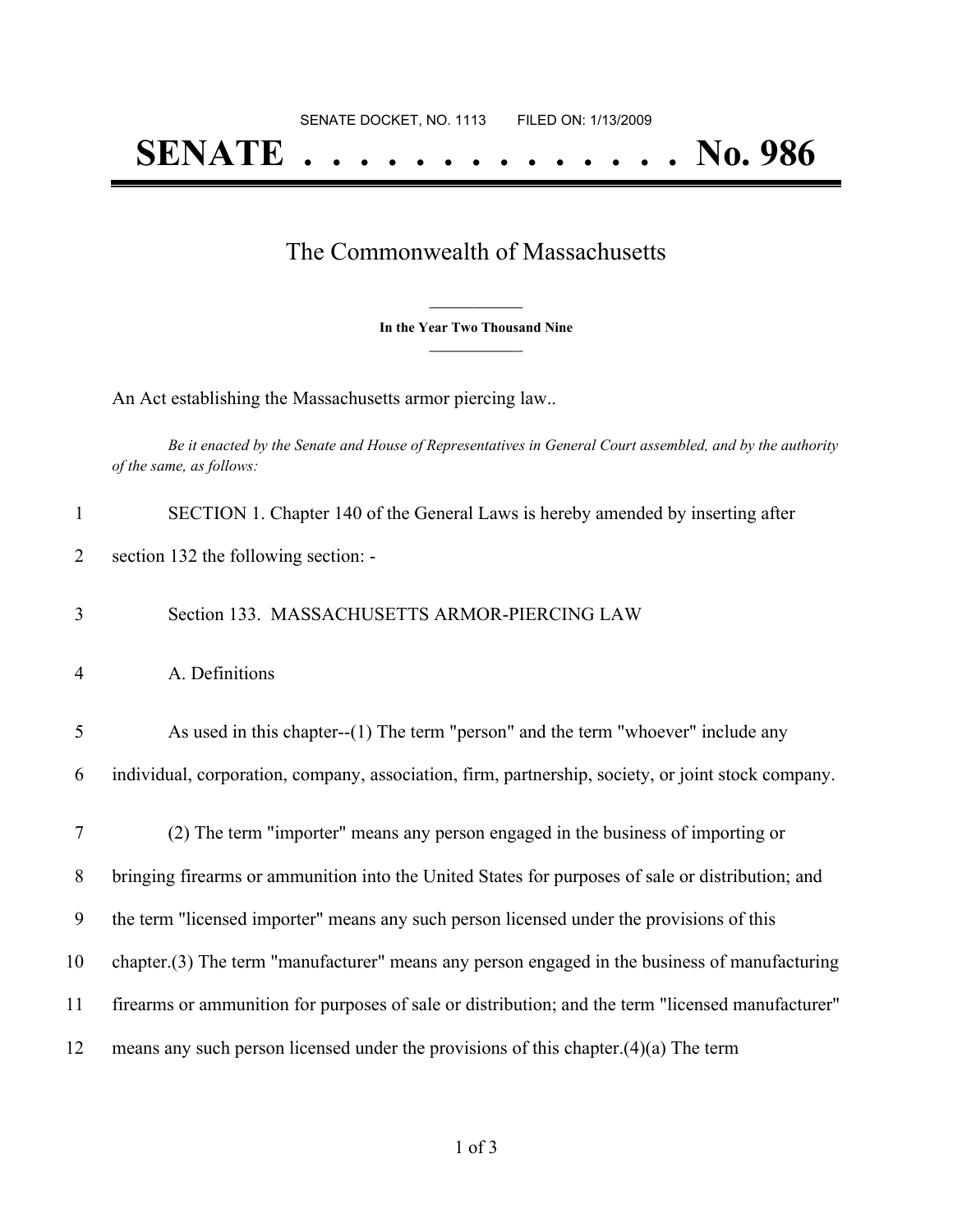"ammunition" means ammunition or cartridge cases, primers, bullets, or propellent powder designed for use in any firearm.

(b) The term "armor piercing ammunition" means--

 (i) a projectile or projectile core which may be used in a handgun and which is constructed entirely (excluding the presence of traces of other substances) from one or a combination of tungsten alloys, steel, iron, brass, bronze, beryllium copper, or depleted uranium; or

 (ii) a full jacketed projectile larger than .22 caliber designed and intended for use in a handgun and whose jacket has a weight of more than 25 percent of the total weight of the projectile.

 (c) The term "armor piercing ammunition" does not include shotgun shot required by Federal or State environmental or game regulations for hunting purposes, a frangible projectile designed for target shooting, a projectile which the Attorney General finds is primarily intended to be used for sporting purposes, or any other projectile or projectile core which the Attorney General finds is intended to be used for industrial purposes, including a charge used in an oil and gas well perforating device.(5) The term "Attorney General" means the Attorney General of the United States .

B. It shall be unlawful -

 (1) for any person to manufacture, import, or possess armor piercing ammunition, except that this paragraph shall not apply to -

of 3